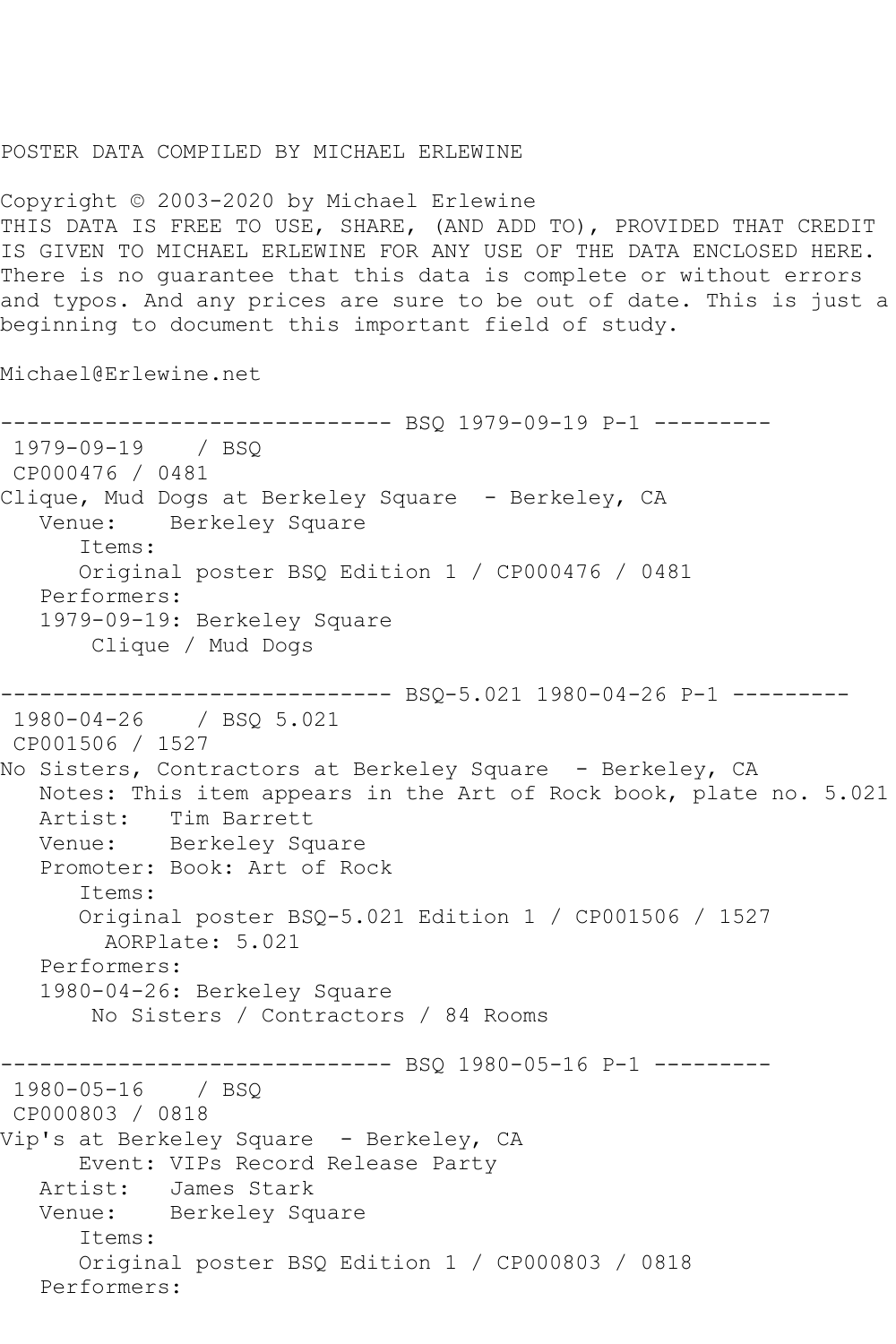1980-05-16: Berkeley Square Vip's ------------------------------ 1980-05-16 P --------- 1980-05-16 / CP061497 Vip's at Berkeley Square [Berkeley, CA] Artist: James Stark Venue: Berkeley Square Items: Original poster / CP061497 / CP061497 (11 x 17) Performers: 1980-05-16: Berkeley Square Vip's ------------------------------ BSQ 1980-06-28 P-1 --------- 1980-06-28 / BSQ CP001961 / 1983 No Sisters at Berkeley Square - Berkeley, CA Artist: Tim Barrett Venue: Berkeley Square Items: Original poster BSQ Edition 1 / CP001961 / 1983 Performers: 1980-06-28: Berkeley Square No Sisters ------------------------------ BSQ 1980-09-30 P --------- 1980-09-30 / BSQ CP010446 / CS06175 Pyno Jam, Soul Agents at Berkeley Square - Berkeley, CA Artist: John Seabury Venue: Berkeley Square Items: Original poster BSQ / CP010446 / CS06175 (8-1/2 x 11) Performers: 1980-09-30: Berkeley Square Pyno Jam / Soul Agents ------------------------------ BSQ 1981-02-14 P --------- 1981-02-14 / BSQ CP010417 / CS06146 Pyno Review at Berkeley Square - Berkeley, CA Event: St. Valentine's Day Massacre Artist: John Seabury Venue: Berkeley Square Items: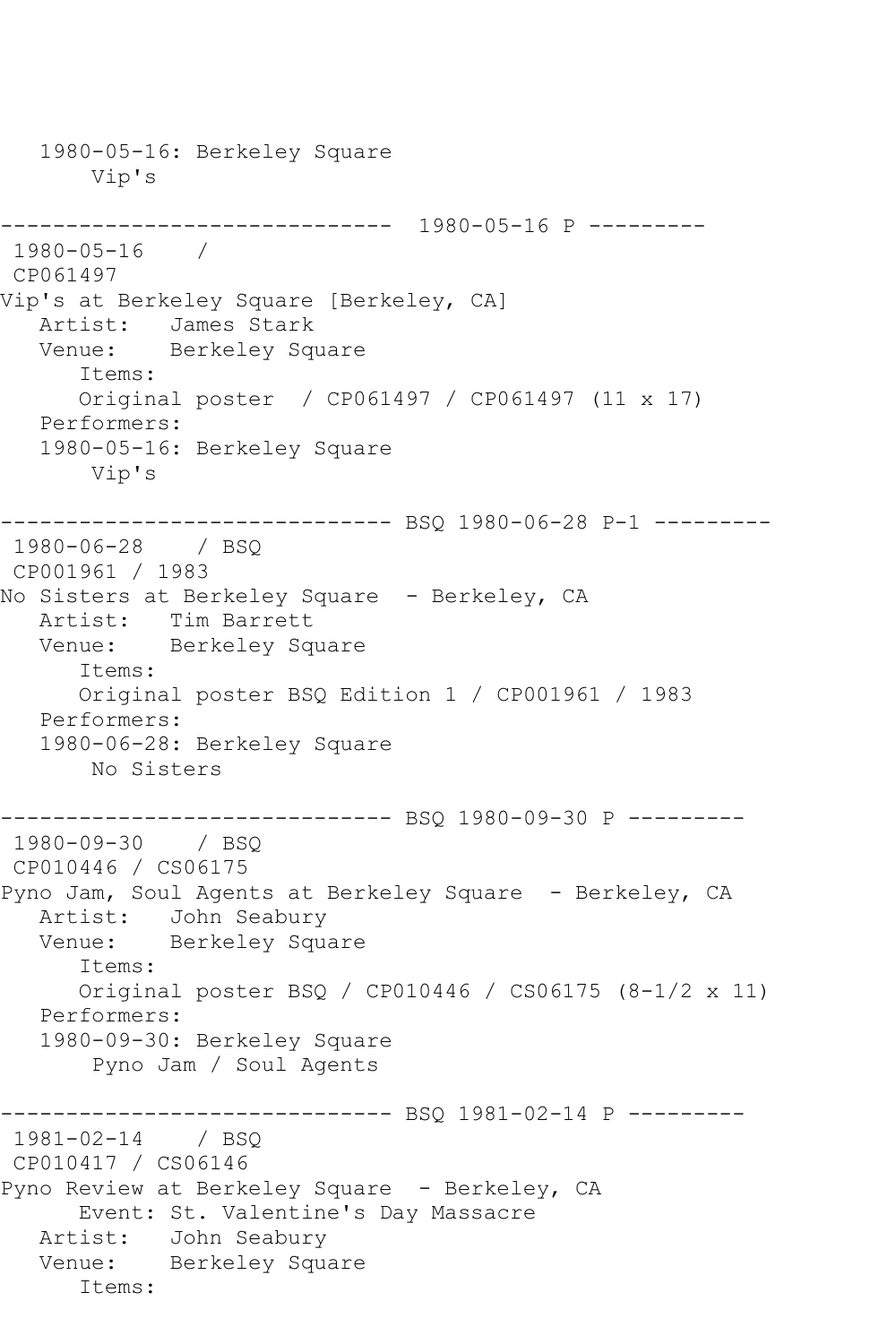```
 Original poster BSQ / CP010417 / CS06146 (8-1/2 x 11)
   Performers:
   1981-02-14: Berkeley Square
        Pyno Review
                        ------- BSO-5.019 1981-03-06 P-1 ---------
1981-03-06 / BSQ 5.019
CP000528 / 0533
Our Daughter's Wedding, Barry Beam at Berkeley Square - Berkeley,
CA
   Notes: This item appears in the Art of Rock book, plate no. 5.019
       Benefit: Harriet at Center for Alcholics
   Venue: Berkeley Square
   Promoter: Book: Art of Rock
       Items:
       Original poster BSQ-5.019 Edition 1 / CP000528 / 0533
         AORPlate: 5.019 
   Performers:
   1981-03-06: Berkeley Square
        Our Daughter's Wedding / Barry Beam / Wolverines
   1981-03-07: Blasters / Box Boys / Sixth Finger
   1981-03-09: Whippets / Murmurs / Suburbs
   1981-03-11: Rakes / Blake Quake / X-Men
   1981-03-12 1981-03-13: Alley Cats / Jayne Doe / Chrome Dinette / 
Mr. Clean
   1981-03-16: Skew Lines / Monikers / Tba
   1981-03-14: Lloyds / Spys / French Kiss
   1981-04-03 1981-04-04:
   1981-03-17: Explosives / Impostors / Jet Set
   1981-03-18: Sirens / Reggies
   1981-03-19: Surface Music / Charles Mcman / Alienation
   1981-03-20: Brian Brain / Wolverines / Fall of Christianity
   1981-03-21: Roy Lonely / Kingsnakes / Mojos
   1981-03-23: Spys / Reporters
   1981-03-24: Polypoid Prod
   1981-03-25: Verbs / Hard Attack
   1981-03-27: Units / Modern Machines / 84 Rooms
   1981-03-28: No Sisters / Silvertones / Joe Richards
   1981-03-30: Titans / Squares / Sirens
   ---: Caribean All Stars
                 -------------- BSQ 1981-10-31 P ---------
1981-10-31 / BSQ 
CP010423 / CS06152
Pyno Jam, Bad Attitude at Berkeley Square - Berkeley, CA
       Event: Halloween
   Artist: John Seabury
```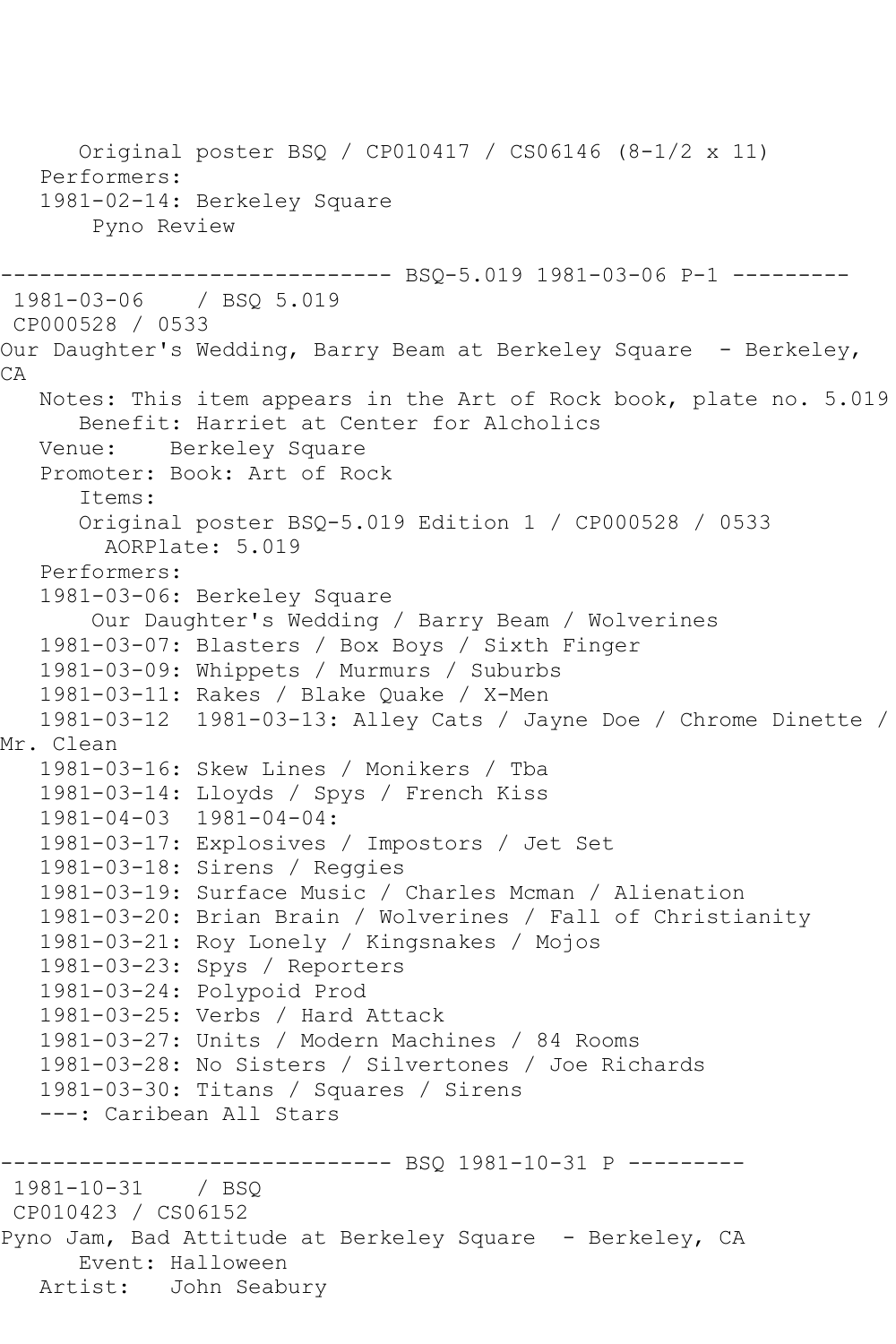Venue: Berkeley Square Items: Original poster BSQ / CP010423 / CS06152 (8-1/2 x 11) Performers: 1981-10-31: Berkeley Square Pyno Jam / Bad Attitude ------------------------------ BSQ 1982-08-22 P --------- 1982-08-22 / BSQ CP010420 / CS06149 Surf Punks, Pyno Jam at Berkeley Square - Berkeley, CA Artist: John Seabury Venue: Berkeley Square Items: Original poster BSQ / CP010420 / CS06149 (8-1/2 x 11) Performers: 1982-08-22: Berkeley Square Surf Punks / Pyno Jam ------------------------------ BSQ 1982-09-17 P --------- 1982-09-17 / BSQ CP023424 / CP023424 Paul Collins Beat, Debra Knox Band at Berkeley Square - Berkeley,<br>Venue: Berkeley Square Berkeley Square Items: Original poster BSQ / CP023424 / CP023424 (8-1/2 x 11) Performers: 1982-09-17: Berkeley Square Paul Collins Beat / Debra Knox Band ------------------------------ 1982-10-22 P-1 --------- 1982-10-22 / CP000455 / 0459 Daniel Lauter, Rayos-X at La Memelle - San Francisco, CA Venue: La Memelle Items: Original poster Edition 1 / CP000455 / 0459 (11 x 8-1/2) Performers: 1982-10-22 1982-11-05: La Memelle Berkeley Square Daniel Lauter / Rayos-X / Esmerelda ------------------------------ 1983-10-26 P --------- 1983-10-26 / Imposters at Berkeley Square Venue: Berkeley Square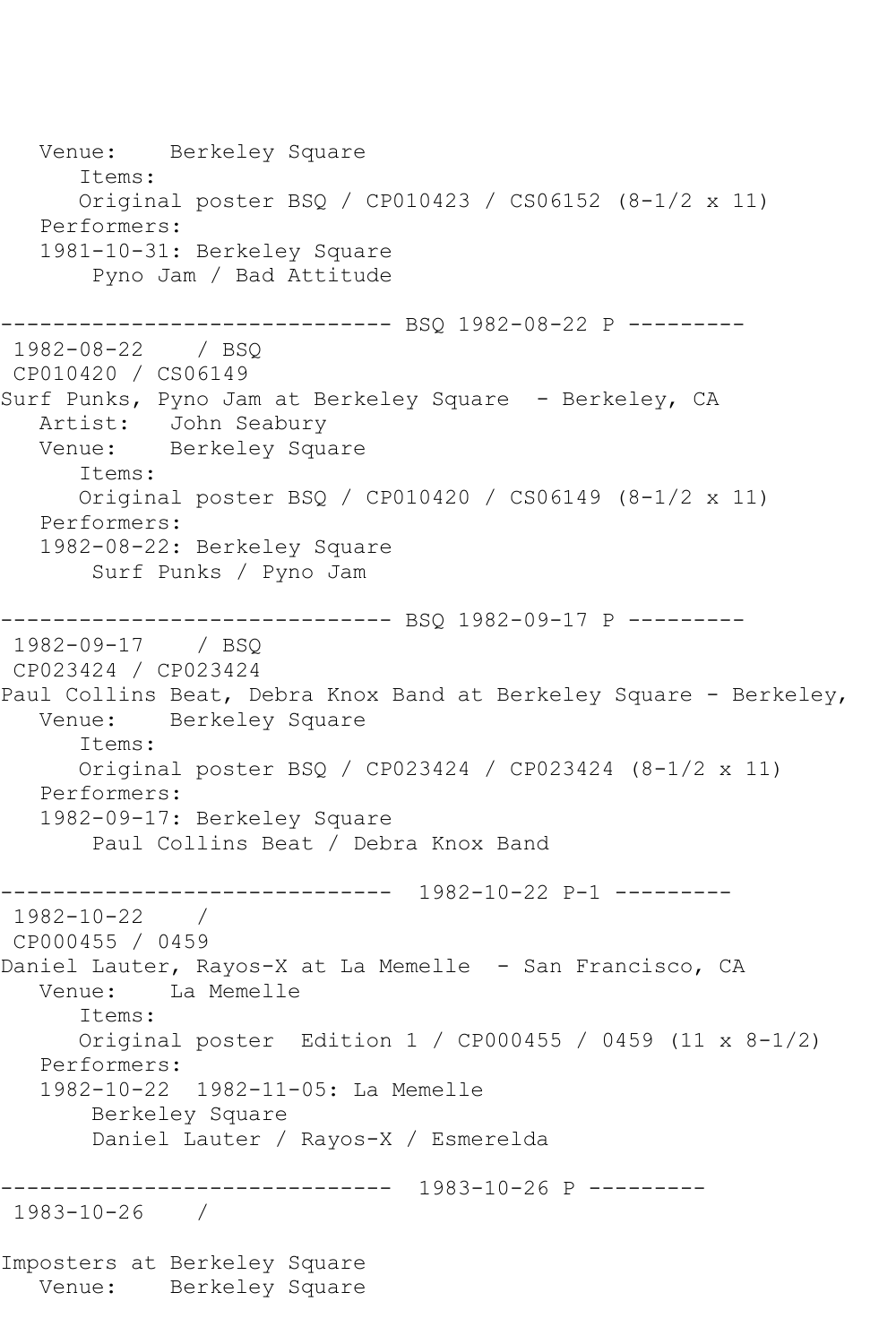Items: Original poster / Performers: 1983-10-26: Berkeley Square Impostors ------------------------------ BSQ-5.038 1983-10-27 P-1 --------- 1983-10-27 / BSQ 5.038 CP000520 / 0525 Elements of Style, Times Beach at Berkeley Square - Berkeley, CA Notes: This item appears in the Art of Rock book, plate no. 5.038 Artist: David Barker Venue: Berkeley Square Promoter: Book: Art of Rock Items: Original poster BSQ-5.038 Edition 1 / CP000520 / 0525 AORPlate: 5.038 Performers: 1983-10-27: Berkeley Square Elements of Style / Times Beach / Murmurs ------------------------------ BSQ 1983-12-07 P-1 --------- 1983-12-07 / BSQ CP000572 / 0577 Susie Caruze at Berkeley Square - Berkeley, CA Venue: Berkeley Square Items: Original poster BSQ Edition 1 / CP000572 / 0577 Performers: 1983-12-07: Berkeley Square Susie Caruze ------------------------------ BSQ 1985-09-07 P ---------  $1985 - 09 - 07$ CP023423 / CP023423 Zula Pool, Slanster at Berkeley Square - Berkeley, Berkeley Square Items: Original poster BSQ / CP023423 / CP023423 (8-1/2 x 11) Performers: 1985-09-07: Berkeley Square Zula Pool / Slanster / Z Axis 1985-09-11: Berkeley Square Descendents / Camper Van Beethoven 1985-09-14: Berkeley Square Dream Syndicate / Carmaig Deforest / Mrs Queen 1985-09-21: Berkeley Square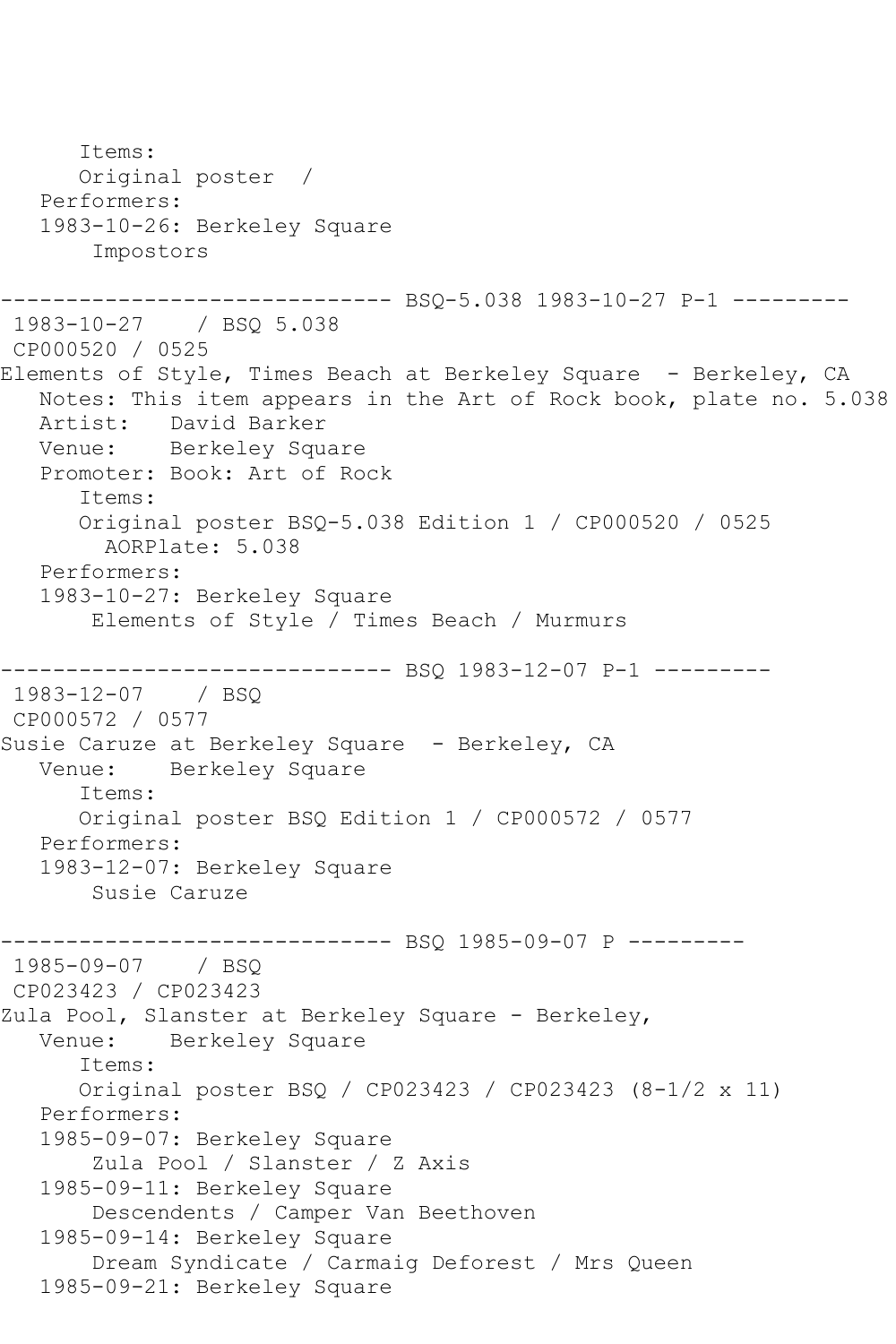```
 Minutemen / Angst / Katatonix
   1985-09-25: Berkeley Square
        What is This / Naked Into
    1985-09-28: Berkeley Square
        Freaky Executives
    1985-10-20: Berkeley Square
        Shriekback
                   ------------ BSQ 1985-09-11 P ----------
1985-09-11 / BSQ 
CP023331 / CP023331
Descendents at Berkeley Square - Berkeley,
   Artist: Descendents
   Venue: Berkeley Square
       Items:
       Original poster BSQ / CP023331 / CP023331 (8-1/2 x 11)
   Performers:
    1985-09-11: Berkeley Square
        Descendents
    1985-09-07: Club Culture
        Descendents
    1985-09-08: Sound of Music
        Descendents
         ---------------------- BSQ 1988-06-24 P ---------
1988-06-24 / BSQ 
CP010422 / CS06151
Psycotic Pineapple, Cement Trampoline at Berkeley Square -
Berkeley, CA
   Artist: John Seabury
   Venue: Berkeley Square
       Items:
       Original poster BSQ / CP010422 / CS06151 (8-1/2 x 11)
    Performers:
    1988-06-24: Berkeley Square
        Psycotic Pineapple / Cement Trampoline
                 ------------------------------ 1988-10-29 P ---------
1988-10-29 / 
CP700680 / CP700680
Psycotic Pineapple at Berkeley Square [Berkeley, CA]
   Notes: 
This item appears in the book 'The Art of Modern Rock' as AMR # 
153.3<br>Artist:
            John Seabury
   Venue: Berkeley Square
       Items:
```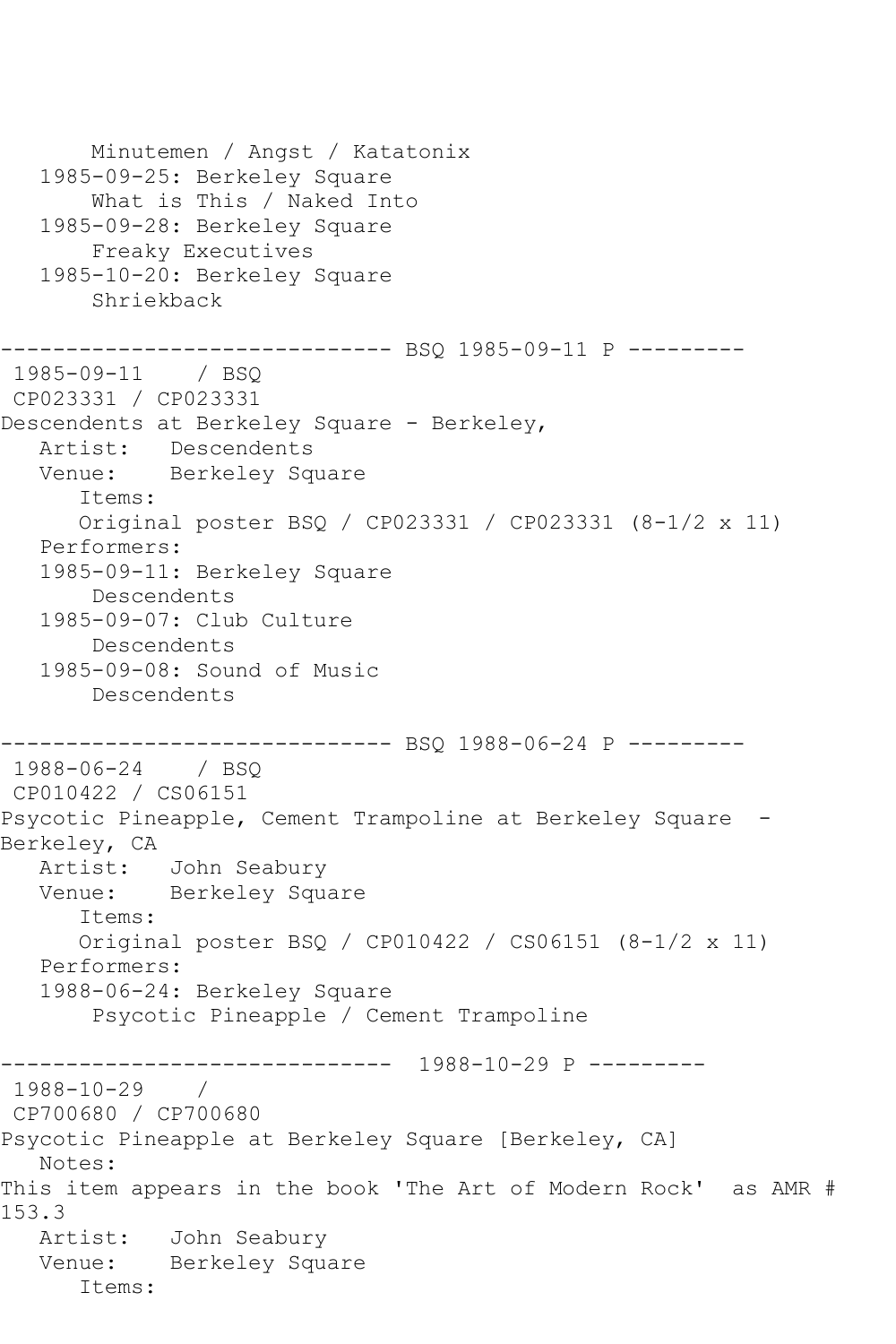Original poster / CP700680 / CP700680 (11 x 17) Performers: 1988-10-29: Berkeley Square Psycotic Pineapple ------------------------------ BSQ 19zz-04-20 P-1 --------- 19zz-04-20 / BSQ CP008306 / CP03551 Replacements, American Music Club at Berkeley Square - Berkeley, CA Private Notes: Punk Venue: Berkeley Square Items: Original poster BSQ Edition 1 / CP008306 / CP03551 Performers: 19zz-04-20 19zz-04-21: Berkeley Square Replacements / American Music Club / Three Mouse Guitars ------------------------------ BSQ 19zz-06-28 P-1 --------- 19zz-06-28 / BSQ CP001510 / 1531 Jars, No Sisters at Berkeley Square - Berkeley, CA Venue: Berkeley Square Items: Original poster BSQ Edition 1 / CP001510 / 1531 (11 x 8-1/2) Performers: 19zz-06-28: Berkeley Square Jars / No Sisters ------------------------------ BSQ 19zz-09-18 P-1 --------- 19zz-09-18 / BSQ CP001635 / 1657 Contractions, Vktms at Berkeley Square - Berkeley, CA Venue: Berkeley Square Items: Original poster BSQ Edition 1 / CP001635 / 1657 Performers: 19zz-09-18: Berkeley Square Contractions / Vktms / Breakouts ------------------------------ BSQ 19zz-10-31 P-1 --------- 19zz-10-31 / BSQ CP002975 / 2931 Pyno Jam, Bad Attitude at Berkeley Square - Berkeley, CA Event: Pyno Jam, Bad Attitude "Halloween" at Berkeley Square Venue: Berkeley Square Items: Original poster BSQ Edition 1 / CP002975 / 2931